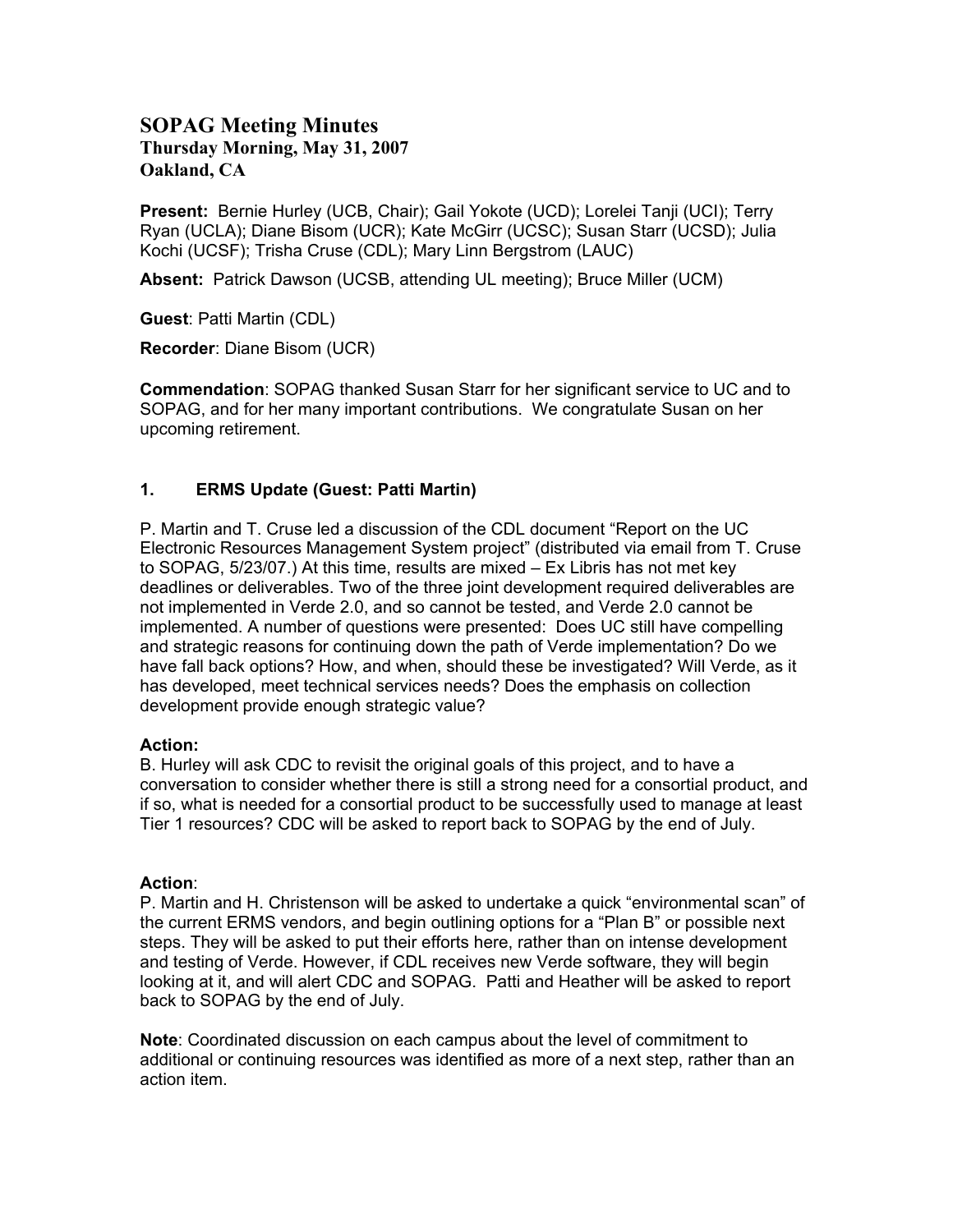## **2. Agenda Review and Announcements**

## **2.1 Meetings from July to December 2007**

The following SOPAG meeting dates were reviewed:

- June meeting Canceled
- July 13
- August 28 (Possibly face to face, following the public services workshop on 8/27)
- Sept 28
- Oct 19 (Face to face with the ACG chairs)
- Nov 29 30 (hold these dates for a possible joint SOPAG/UL meeting)
- Dec 17 (Conference Call)

## **2.2 New RSC Liaison**

Gail Yokote (UCD) was appointed as new RSC liaison, replacing Susan Starr (UCSD) who is retiring.

## **3. Discussion to prepare for joint meeting with the ULs**

# **3.1 BSTF**

T. Ryan will discuss the UC-OCLC Pilot Update, for the next generation MELVYL, supported by WorldCat Local at the joint SOPAG/UL meeting in the afternoon. She has a PowerPoint presentation to illustrate search displays depending on our choices of the number of local versions to create, and the number of campus ILSs to link for the pilot.

## **3.2 Digital Preservation**

T. Cruse will present two documents that lay out the estimated costs of digital preservation at the joint SOPAG/UL meeting in the afternoon. She also addressed questions about how growth was calculated and noted that many costs are fixed, even as the DPR scales up. It was noted that the campus libraries contribute \$180,000 yearly to CDL for digital preservation. The ULs will continue discussions about distribution of ongoing costs, and how working models of cost sharing might be developed.

## **3.3 Future of Public Services Workshop**

B. Hurley reported for P. Dawson. August 27 has been selected as the date for this workshop. The location will be the Oakland East Bay Community Center. A facilitator from Berkeley has been contracted.

## **Action:**

B. Hurley will ask T. Cruse to be the CDL contact for local arrangements for the workshop.

# **3.4 HOPS Mass Digitization FAQ**

SOPAG reviewed the draft Mass Digitization FAQ submitted by HOPS. SOPAG had the following suggestions:

• Consider re-ordering the FAQ to move the most significant information up, and presenting the FAQs in bullet format.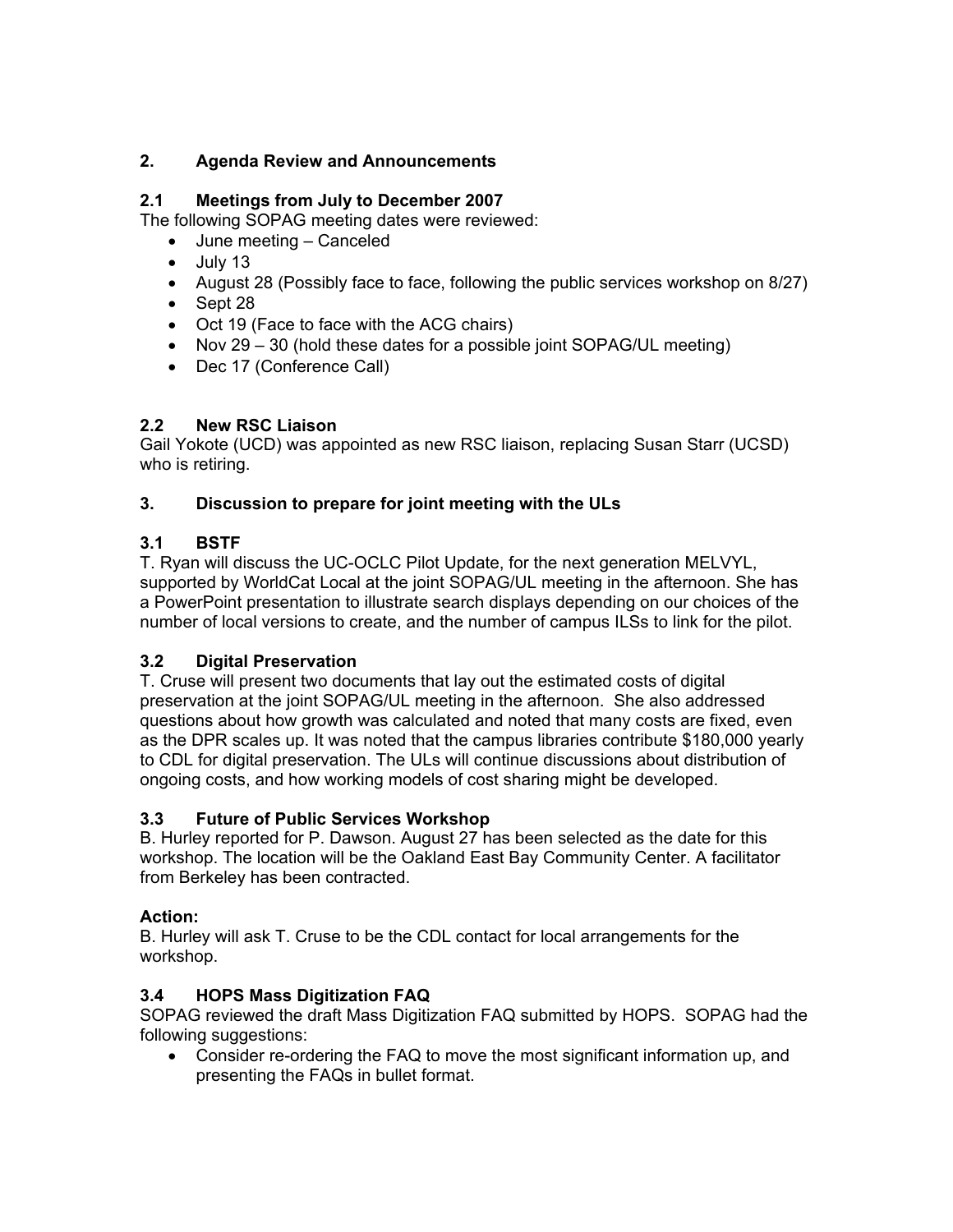- Highlight the reasons why UC is working with Google and Microsoft on these mass digitization projects, rather than proceeding on our own.
- Clarify that the audience for this FAQ is library staff.
- Address the quality level of the Google records and scans (this has been a concern from faculty).

#### **Action:**

B. Hurley will thank HOPS for the draft and send them SOPAG's comments (from these notes) to share with the full group. B. Hurley will consult with C. Hughes about the suggested July deadline for the final FAQ.

## **3.5 Digital Library Workshop**

SOPAG approved the proposal for this workshop and during discussion learned about "pecha kucha" format ("speed presenting" in 6min. 40 sec. reports) that will be used during the workshop. The workshop will be held during the week of either August 6 or August 13.

#### **Action:**

B. Hurley will ask T. Cruse to be the CDL contact for local arrangements for the workshop. In the workshop announcement, each campus will be asked to suggest to the SOPAG chair two people for the third space for their campus.

#### **3.6 Value Based Pricing Update**

L. Tanji will present this at the joint SOPAG/UL meeting this afternoon, primarily to bring closure to the Task Force. She noted that the work is being carried forward by CDC and others through presentations, articles, and in on-going negotiations. CDC will need to thank and dismiss the Task Force.

## **3.7 Collaborative Development Principles Document**

SOPAG discussion about the draft document included the following:

- There was agreement that the document was overly complex, a reflection perhaps, of the variety of problems seen on the campuses during the VDX project, and a desire to capture and build on "lessons learned."
- There was concern that the document outlined a little too much overhead and process for every project.
- The document does highlight the roles that needed to be addressed in future projects, such as the ERMS/Verde project.
- The document may be too proscriptive, and may need to be scaled down, without losing the clear decision path especially needed by CDL.
- The document may be able to be edited, and viewed, as more of a toolkit.
- It should include the basic elements of what's needed for a joint development/implementation project.
- Project Management skills may not exist on all campuses, but this document could be used to help develop a concept of project management for campuswide projects, and to guide staff training efforts.
- The document should be "lightened up" to give more flexibility on each campus.
- Could the structural/governance elements be removed, and could it be viewed as a toolkit with guidelines for decision making, or a checklist?
- The emphasis should be on the positive, not negative.